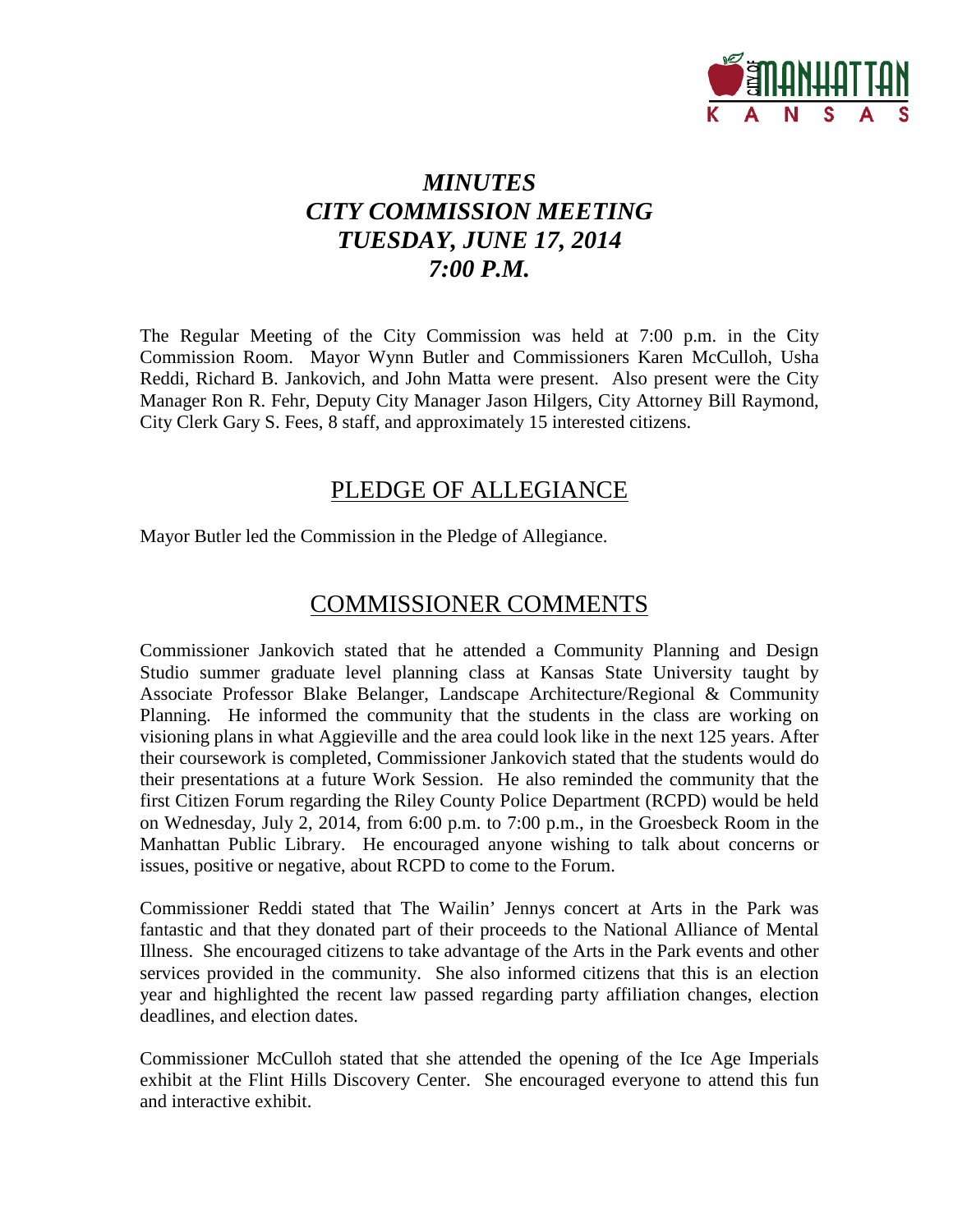## COMMISSIONER COMMENTS *(CONTINUED)*

Mayor Butler stated that Phil Anderson and his group of volunteers raising private funds for the bridge pier welcome sign are still short approximately \$3,000.00. He encouraged people to donate to this cause and to contact the Greater Manhattan Community Foundation.

## CONSENT AGENDA

(\* denotes those items discussed)

#### **MINUTES**

The Commission approved the minutes of the Regular City Commission Meeting held Tuesday, June 3, 2014.

#### **CLAIMS REGISTER NO. 2764**

The Commission approved Claims Register No. 2764 authorizing and approving the payment of claims from May 28, 2014, to June 10, 2014, in the amount of \$3,846,352.69.

#### **LICENSES**

The Commission approved a Fireworks Display License for July 3, 2014, for Manhattan Country Club, 1531 North  $10<sup>th</sup>$  Street, and a Tree Maintenance License for the calendar year 2014 for Kyle's Tree Service, 2049 Hayes Drive.

#### **FINAL PLAT – LEE MILL HEIGHTS, UNIT NINE**

The Commission accepted the easements and rights-of-way, as shown on the Final Plat of Lee Mill Heights, Unit Nine, generally located in the vicinity of Miller Parkway and intersecting Laussac Drive, based on conformance with the Manhattan Urban Area Subdivision Regulations.

### **PUBLIC HEARING – VACATE DRAINAGE EASEMENT – LOT 1, MILLER RANCH, UNIT SIX**

Mayor Butler opened the public hearing.

Hearing no comments, Mayor Butler closed the public hearing.

#### **FIRST READING – VACATE DRAINAGE EASEMENT – LOT 1, MILLER RANCH, UNIT SIX**

The Commission approved first reading of an ordinance vacating a portion of a drainage easement on Lot 1 in Miller Ranch, Unit Six, an addition to the City of Manhattan, Riley County, Kansas.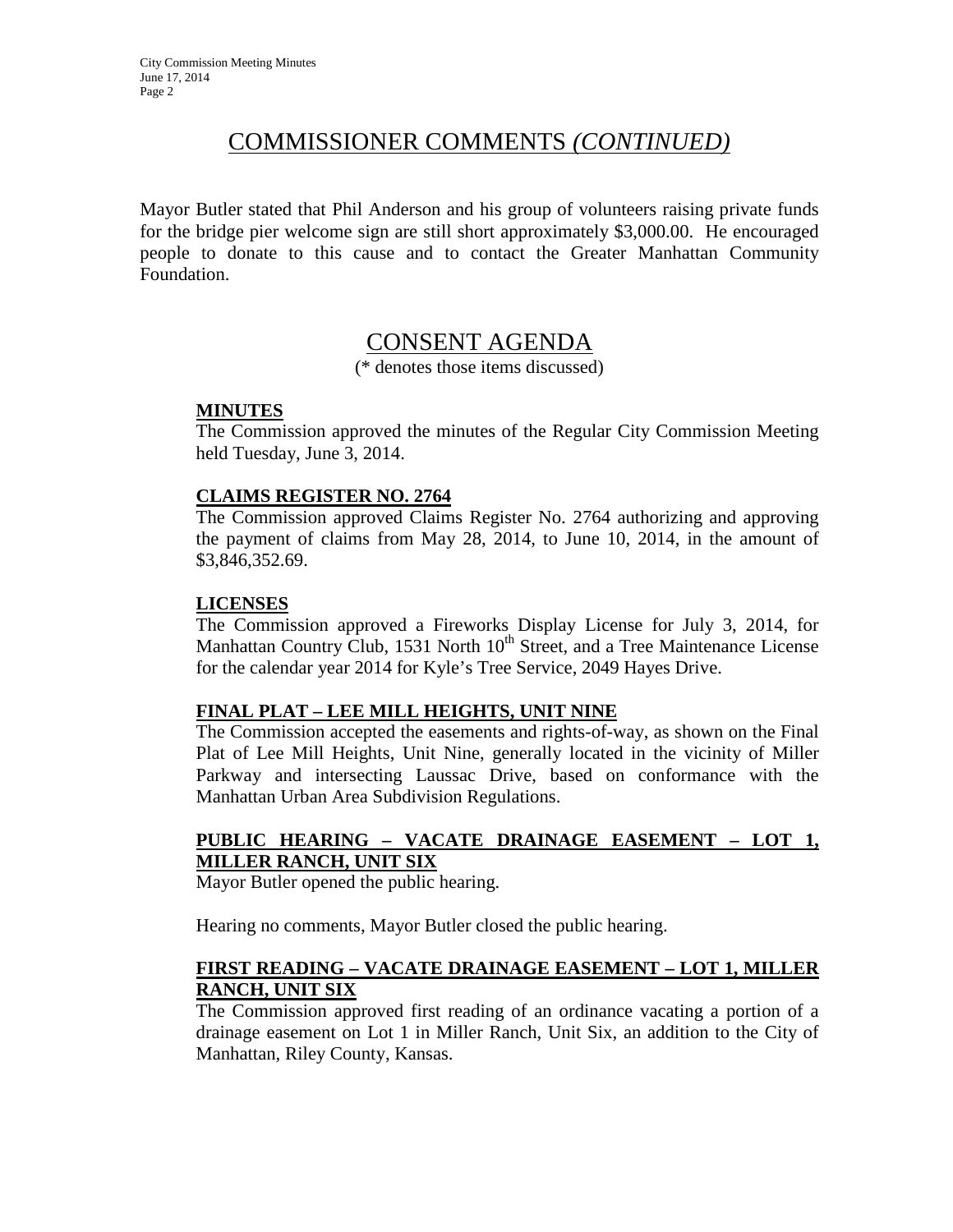#### **RESOLUTION NO. 061714-A – POLICY – CREATING A BENEFIT IMPROVEMENT DISTRICT**

The Commission approved Resolution No. 061714-A establishing a policy for a uniform process for creating a benefit improvement district.

#### **SET PUBLIC HEARING DATE – LEVY – SPECIAL ASSESSMENTS (GOB 2014-C)**

The Commission set July 1, 2014, as the date to hold a public hearing levying special assessments against the benefiting properties for the following 17 projects, which have been completed: *Bellerive Addition – Sanitary Sewer (SS1119), Street (ST1112), and Water (WA1113); Lee Mill Heights Addition, Unit Seven - Sanitary Sewer (SS1117), Street (ST1110), and Water (WA1112); Lee Mill Heights Addition, Unit Eight –Sanitary Sewer (SS11306), Street (ST1307), and Water (WA1306); Miller Ranch Addition, Unit Five – Sanitary Sewer (SS1209), Street (ST1211), and Water (WA1214); Prairie Lakes Addition, Unit Six – Sanitary Sewer (SS1207), Street (ST1209), and Water (WA1208); and Scenic Meadows, Unit Three, Phase Two – Sanitary Sewer (SS1004) and Water (WA1004).*

#### **RESOLUTION NO. 061714-B – PETITION – GRAND LUXE ADDITION – SANITARY SEWER IMPROVEMENTS (SS1408)**

The Commission found the petition sufficient and approved Resolution No. 061714-B finding the project advisable and authorizing construction for the Grand Luxe Addition Sanitary Improvements (SS1408).

#### **RESOLUTION NO. 061714-C – PETITION – GRAND LUXE ADDITION – WATER IMPROVEMENTS (WA1407)**

The Commission found the petition sufficient and approved Resolution No. 061714-C finding the project advisable and authorizing construction for the Grand Luxe Addition Water Improvements (WA1407).

#### **RESOLUTION NO. 061714-D – PETITION – GRAND LUXE ADDITION – STREET IMPROVEMENTS (ST1407)**

The Commission found the petition sufficient and approved Resolution No. 061714-D finding the project advisable and authorizing construction for the Grand Luxe Addition Street Improvements (ST1407).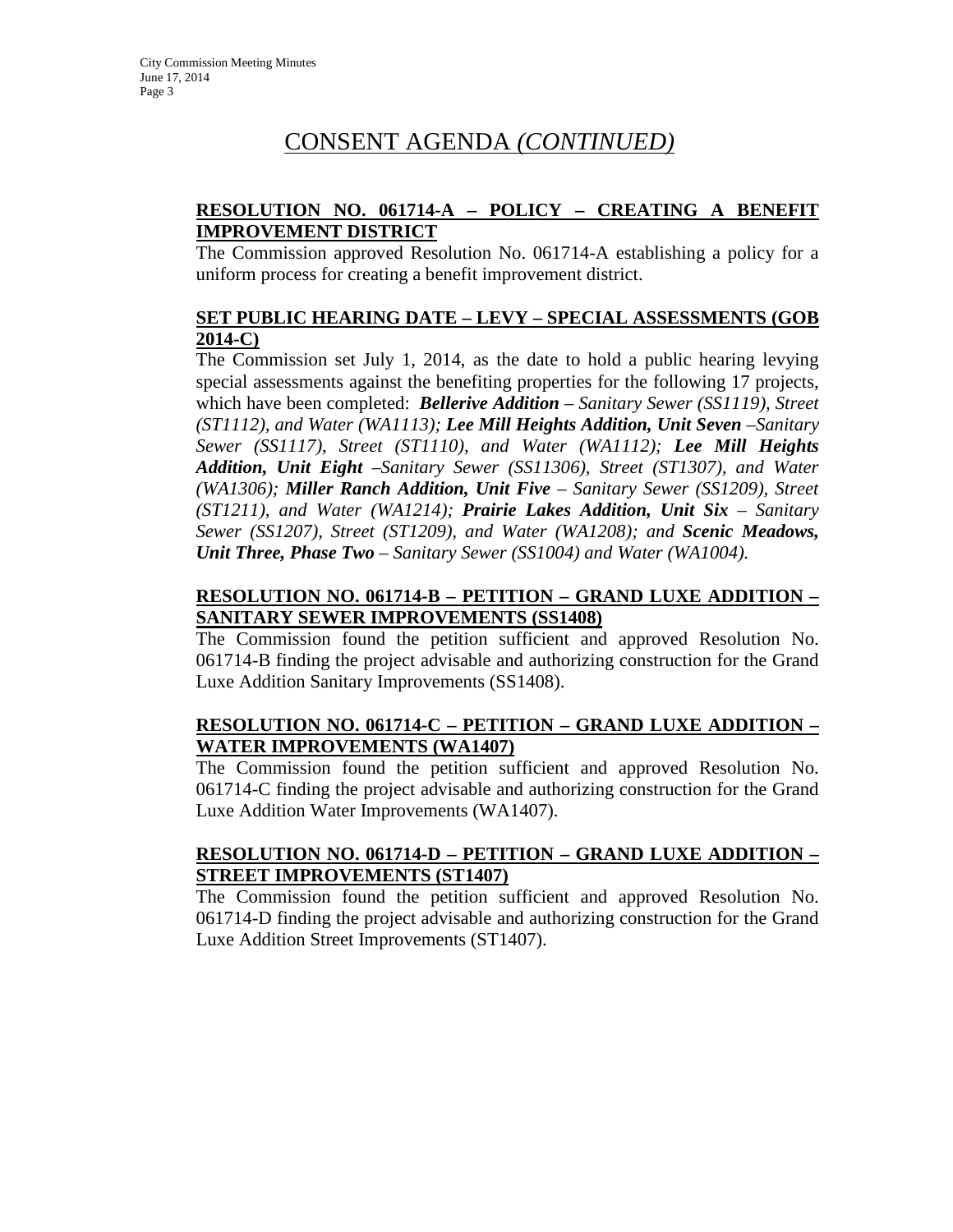#### **AGREEMENT – ENGINEERING SERVICES – GRAND LUXE ADDITION – SANITARY SEWER (SS1408), WATER (WA1407), AND STREET (ST1407) IMPROVEMENTS**

The Commission authorized the Mayor and City Clerk to execute an agreement in the amount of \$40,645.00 with SMH Consultants, of Manhattan, Kansas, to perform professional engineering services for the Grand Luxe Addition Sanitary Sewer (SS1408), Water (WA1407), and Street (ST1407) improvements.

#### **TASK ORDER NO. 12 – DESIGN AND BIDDING SERVICES – AIRPORT ROAD IMPROVEMENTS (ST1408, SM1403)**

The Commission authorized the Mayor and City Clerk to execute Task Order No. 12 with Mead & Hunt, Inc., of Madison, Wisconsin, in the amount of \$157,285.00 for design and bidding services for Airport Road improvements (ST1408, SM1403).

#### **TASK ORDER NO. 13 – DESIGN AND BIDDING SERVICES – GENERAL AVIATION SITE AND UTILITY IMPROVEMENTS (AP1401, SM1403, WA1408, SS1409)**

The Commission authorized the Mayor and City Clerk to execute Task Order No. 13 with Mead & Hunt, Inc., of Madison, Wisconsin, in the amount of \$103,987.00 for the design and bidding services for the General Aviation site and utility improvements (AP1401, SM1403, WA1408, SS1409).

#### **RESOLUTION NO. 061714-E – ISSUE TEMPORARY NOTES OR GENERAL OBLIGATION BONDS – AIRPORT ROAD IMPROVEMENTS (ST1408, SM1403)**

The Commission approved Resolution No. 061714-E authorizing the issuance of temporary notes and/or general obligation bonds to pay for the Airport Road improvements (ST1408, SM1403).

#### **RESOLUTION NO. 061714-F – ISSUE TEMPORARY NOTES OR GENERAL OBLIGATOIN BONDS – GENERAL AVIATION AND FIXED-BASE OPERATOR IMPROVEMENTS (AP1401, SM1403, WA1408, SS1409)**

The Commission approved Resolution No. 061714-F authorizing the issuance of temporary notes and/or general obligation bonds to pay for General Aviation and Fixed-Base Operator Improvements (AP1401, SM1403, WA1408, SS1409).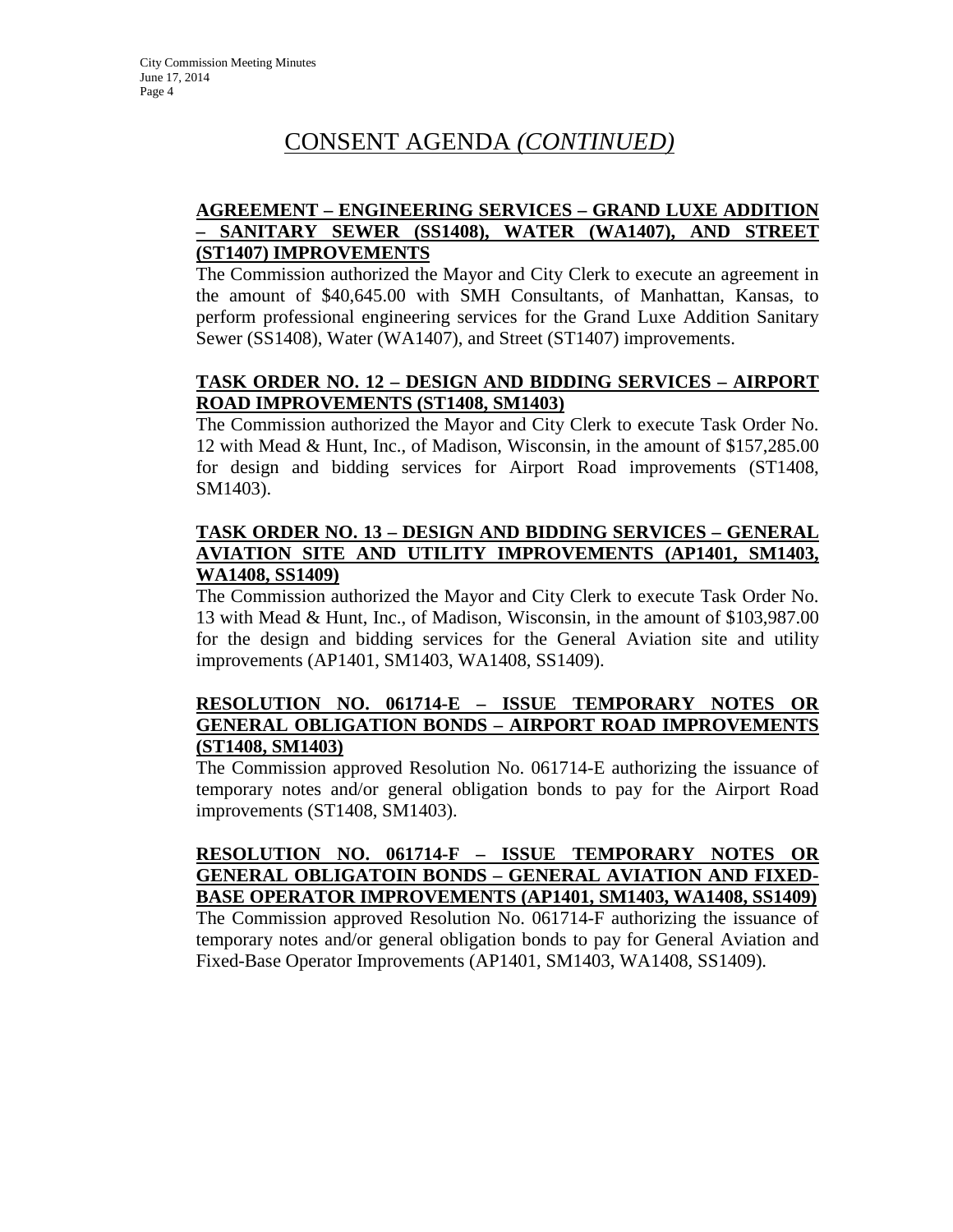#### **SUPPLEMENT AGREEMENT NO. 2 – K-18/K-113 INTERCHANGE IMPROVEMENTS (ST1214)**

The Commission authorized the Mayor and City Clerk to execute a Supplemental Agreement No. 2 with the Kansas Department of Transportation, and authorized City Administration to finalize and the Mayor and City Clerk to execute an Engineering Services Agreement in the amount of \$159,751.37 with Alfred Benesch & Company, of Manhattan, Kansas, for the K-18/K-113 Interchange Improvements project (ST1214).

#### **AWARD CONTRACT – DICKENS AVENUE SIDEWALK (SW1401)**

The Commission accepted the Engineer's Opinion of Probable Cost in the amount of \$97,810.00; awarded a construction contract in the amount of \$54,310.00 to Manhattan Trenching, Inc., of Manhattan, Kansas; and authorized the Mayor and City Clerk to execute the contract for the Dickens Avenue Sidewalk Project (SW1401).

#### **PURCHASE – CITY HALL HEAT PUMPS AND RELATED COMPONENTS (FR1402, CIP #BM005E)**

The Commission authorized the purchase of heat pumps and related components in an amount not to exceed \$25,720.00 from Thermal Comfort Air, Inc., of Manhattan, Kansas.

#### **AGREEMENT – NORTH CAMPUS CORRIDOR STUDY**

The Commission approved and authorized the Mayor and City Clerk to execute an agreement with Kansas State University for the North Campus Corridor Study and dedicated \$75,000.00 in Economic Development Funds to assist in financing the study.

#### **PERMANENT EASEMENT – COMMUNICATION TOWER AND UTILITIES (WA1114)**

The Commission accepted a permanent easement that was granted to the City by Kansas State University for the Communication Tower & Utilities (Water Meter Replacement Project-WA1114); and authorized the Mayor and City Clerk to execute the permanent easement agreement.

#### **PURCHASE – SEWER MAINTENANCE DIVISION - SEWER TV TRUCK (UNIT #52) (CIP #WW004E)**

The Commission authorized the purchase in the amount of \$174,000.00 of a Sewer TV Truck from RED Municipal & Industrial Equipment Co., of Kansas City, Missouri, to replace the existing Sewer Maintenance Unit #52 (CIP #WW004E).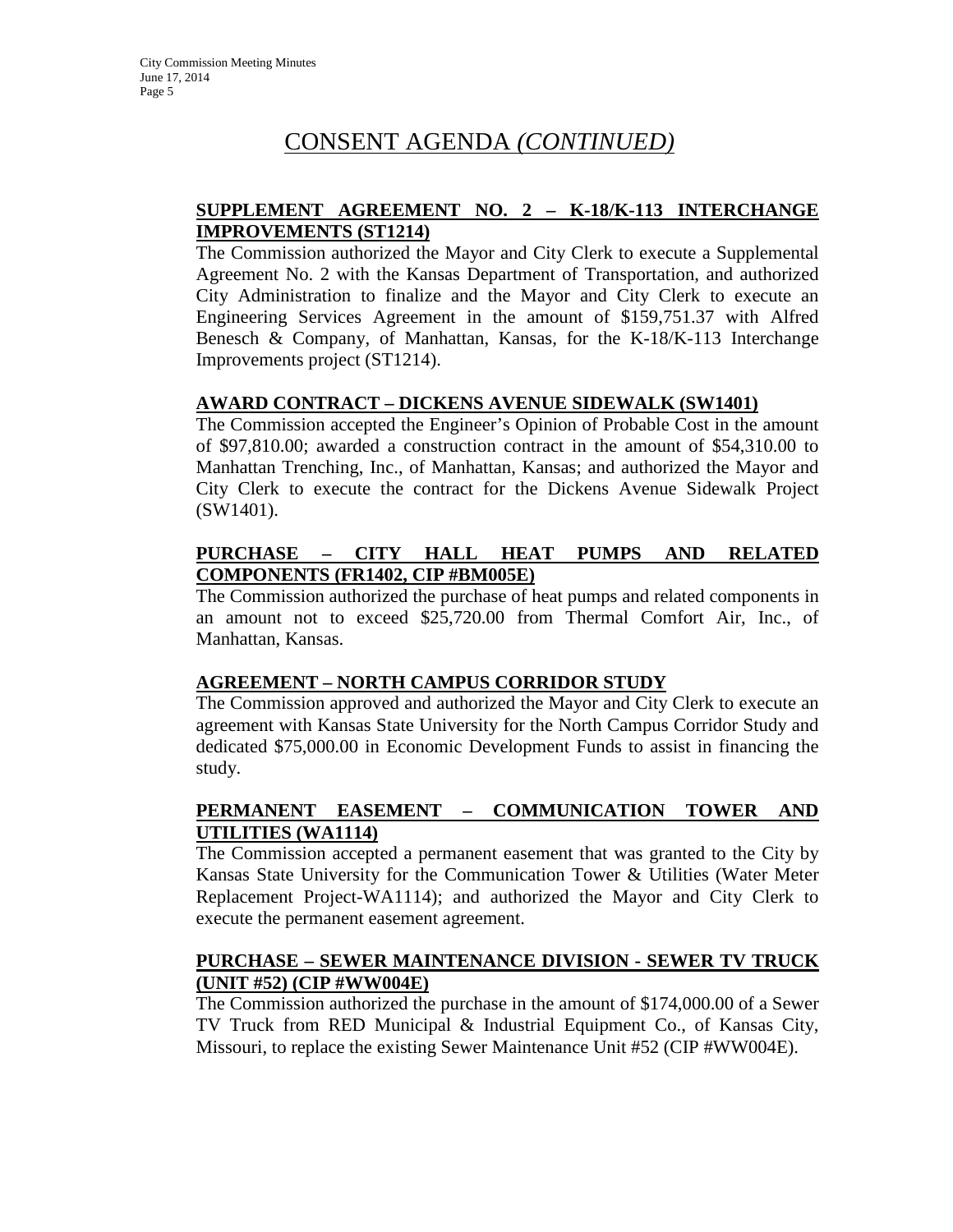### **\* PURCHASE – ANIMAL SHELTER DIVISION - ¾-TON CARGO VAN (UNIT #84) (CIP #AS003E)**

Ron Fehr, City Manager, responded to questions from the Commission and provided clarification regarding the bids and specifications received from Ed Bozarth Chevrolet, of Topeka, Kansas, and from Briggs Motor Company, of Manhattan, Kansas. He then responded to questions from the Commission regarding the recommendation provided in the City Commission Agenda Memo, and informed the Commission of the bid irregularity from Briggs Motor Company.

Eddie Eastes, Director of Parks and Recreation, and Ron Fehr, City Manager, provided additional information on the bids received, review of specifications, and clarification with Briggs Motor Company regarding their bid submittal, and the additional amount provided to include rear air conditioning.

Bill Raymond, City Attorney, informed the Commission they are not bound to recognize just the low bid and if the Commission recognizes the irregularity cited and decides to go ahead with another bid, the Commission has the discretion to ultimately make the decision on the award.

The Commission approved the purchase of a ¾-ton cargo van in the amount of \$19,635.00 from Briggs Motor Company, of Manhattan, Kansas, to replace Unit #84 (CIP #AS003E) for the Animal Shelter Division, to be paid from the Animal Shelter General Fund budget.

#### **AUTHORIZE – SUNGARD PUBLIC SECTOR RENEWAL**

The Commission authorized the City of Manhattan to renew the software upgrade, maintenance, and support services agreement for a term of July 1, 2014, to June 30, 2015, in the amount of \$72,970.88 with SunGard Public Sector, Inc., of Lake Mary, Florida.

#### **BOARD APPOINTMENTS**

The Commission approved appointments by Mayor Butler to various boards and committees of the City.

#### *Historic Resources Board*

Appointment of Tyler Holloman, 2323 Claflin Road, to a three-year Real Estate term. Mr. Holloman's term begins immediately, and will expire April 30, 2017.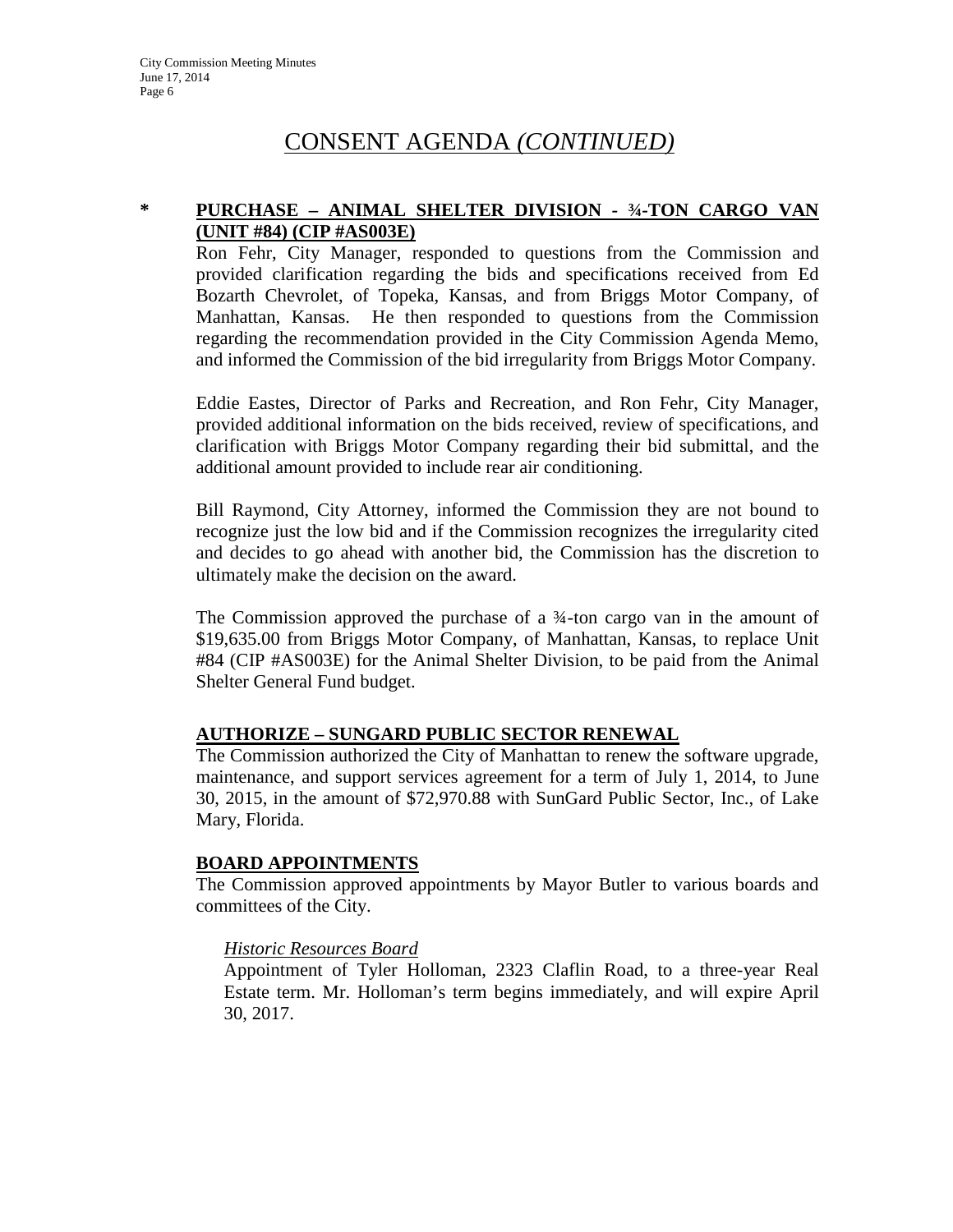#### **BOARD APPOINTMENTS** *(CONTINUED)*

*Parks and Recreation Advisory Board* 

Re-appointment of Linda Teener, 1900 Judson Street, to a four-year term. Ms. Teener's term will begin July 1, 2014, and will expire June 30, 2018.

Appointment of Mark Bachamp, 4292 S. Dam Road, to fill the unexpired term of Ashalen Sims. Mr. Bachamp's term begins immediately, and will expire June 30, 2015.

After discussion and comments from the Commission, Commissioner Jankovich moved to approve the consent agenda with the exception of Item P, PURCHASE – ANIMAL SHELTER DIVISION - ¾-TON CARGO VAN (UNIT #84) (CIP #AS003E) where the City Commission recognized the irregularity of the bid and accepted the bid from Briggs Motor Company, of Manhattan, Kansas, with the changes that they (Briggs Motor Company) informed Parks and Recreation of, to include air conditioning and heating in the rear of the vehicle, adding approximately \$600.00 to the bid price. Commissioner Reddi seconded the motion. On a roll call vote, motion carried 5-0.

## GENERAL AGENDA

#### **AWARD CONSTRUCTION CONTRACT; CONTRACT AMENDMENT NO. 1 - ENGINEERING SERVICES - POTTAWATOMIE COUNTY RURAL WATER DISTRICT NO. 1 ELEVATED WATER STORAGE TANK (WA1307)**

Randy DeWitt, Assistant Director of Public Works for Water and Wastewater, presented the project background and schedule; project costs; project funding; project financing options; interlocal agreement; and action items for the Commission to consider. He then responded to questions from the Commission.

Ron Fehr, City Manager, provided additional information on project financing options and potential service areas.

Randy DeWitt, Assistant Director of Public Works for Water and Wastewater, presented information on the second interim agreement and provided maps highlighting the proposed service areas. He then responded to questions from the Commission regarding the water storage tank.

Ron Fehr, City Manager, responded to questions from the Commission regarding the project timeline. He then provided additional information on the item and an update on the status of the sanitary sewer agreement with Pottawatomie County.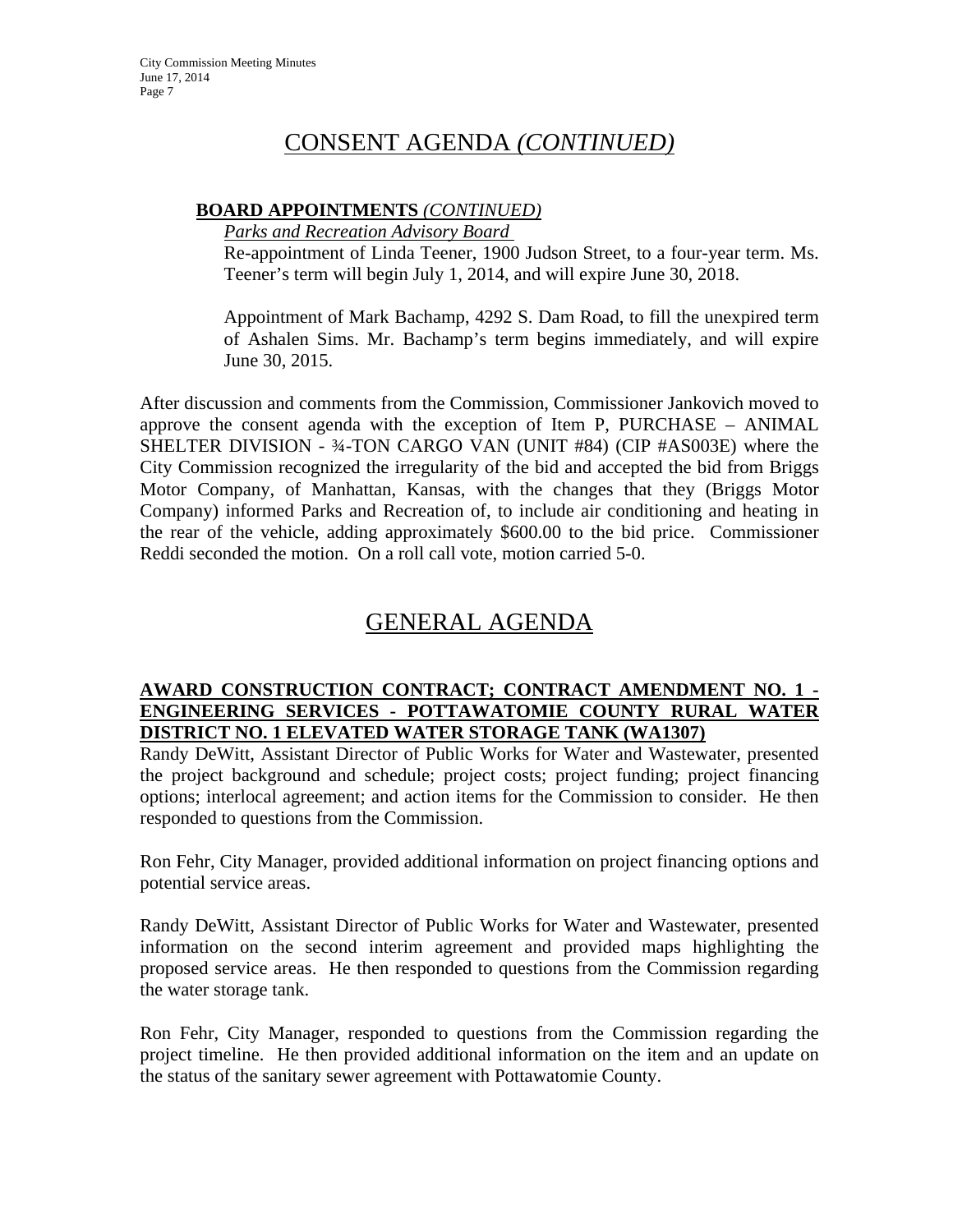# GENERAL AGENDA (*CONTINUED*)

#### **AWARD CONSTRUCTION CONTRACT; CONTRACT AMENDMENT NO. 1 - ENGINEERING SERVICES - POTTAWATOMIE COUNTY RURAL WATER DISTRICT NO. 1 ELEVATED WATER STORAGE TANK (WA1307)** *(CONTINUED)*

After discussion and comments from the Commission, Commissioner Jankovich moved to accept the Engineer's Opinion of Probable Cost in the amount of \$2,022,061.00; award a construction contract, in the amount of \$1,711,319.00, to Phoenix Fabricators and Erectors, of Avon, Indiana; approve Contract Amendment No. 1 with Bartlett and West, Inc., of Manhattan, Kansas, for construction administration and observation services, for an amount not to exceed \$450,000.00; and authorize the Mayor and City Clerk to execute the documents for the Pottawatomie County Rural Water District No. 1 Elevated Water Storage Tank (WA1307). Commissioner McCulloh seconded the motion. On a roll call vote, motion carried 5-0.

#### **AWARD CONTRACT - STREET MAINTENANCE ASPHALT PROJECT (ST1405)**

Rob Ott, Director of Public Works, presented an overview of maintenance priorities for concrete streets and asphalt streets for Public Works crews and private contractors; maps of targeted areas for concrete panel replacement, mill and overlay, and nova chip improvements; presented the benefits of thin asphalt overlays; presented base bid and budget considerations; and provided additional pavement segments under consideration and evaluated with computer modeling. He then responded to questions from the Commission regarding the timing of the street improvements given the ongoing construction, materials, and techniques that can be used, and the potential synergy to coordinate street projects with Riley County when possible.

After comments from the Commission, Rob Ott, Director of Public Works, presented options for a potential increase in sales tax to generate additional funds for street maintenance and timing considerations for a ballot question. He also presented an overview of estimated Pavement Condition Index (PCI) values based on an increase in the budget.

Jason Hilgers, Deputy City Manager, provided clarification on the estimated PCI values and approximate amount of revenue that would be generated for street repairs.

Rob Ott, Director of Public Works, presented considerations for the Commission regarding the timing of a sales tax vote for street maintenance and an overview of the local sales tax rates and comparative sales tax rates with cities in the state of Kansas.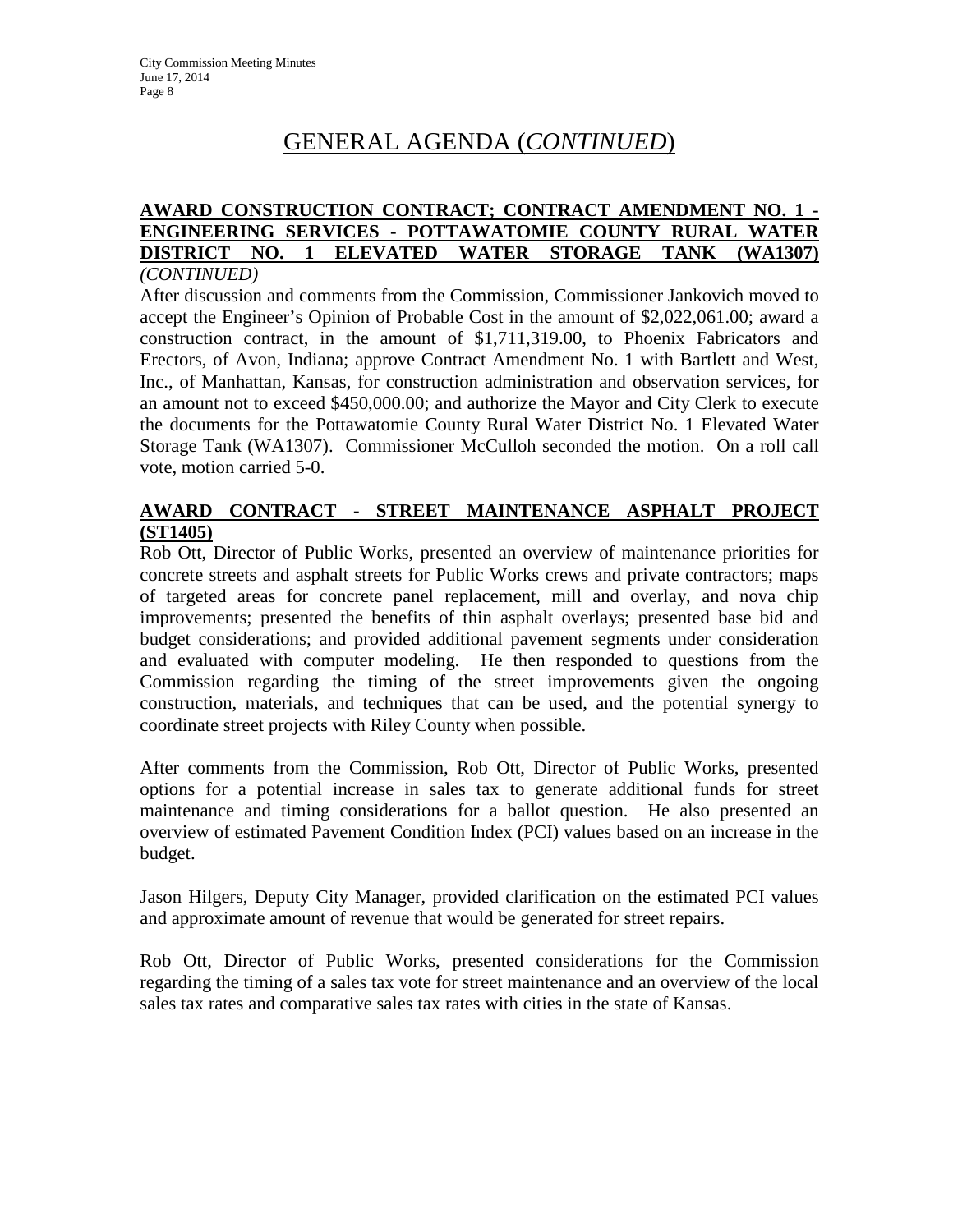# GENERAL AGENDA (*CONTINUED*)

#### **AWARD CONTRACT - STREET MAINTENANCE ASPHALT PROJECT (ST1405)** *(CONTINUED)*

Ron Fehr, City Manager, provided additional information on the sales tax proposal for street maintenance. He provided clarification on the timing for the item to be placed on either the November 2014 or April 2015 ballot and discussed considerations to develop a ballot question.

Jason Hilgers, Deputy City Manager, responded to questions from the Commission regarding the motor vehicle tax.

After comments from the Commission, there was a consensus to revisit the potential for a ballot question to be developed and placed on an upcoming election for street maintenance after the 2015 City Budget is completed.

After additional discussion and comments from the Commission, Commissioner Jankovich moved to accept the Engineer's Opinion of Probable Cost in the amounts of \$258,916.87 for mill and overlay and \$306,305.14 for the Ultra Thin Overlay, for a total of \$565,222.01; award a construction contract in the total amount of \$441,337.50 to Shilling Construction Co., Inc., of Manhattan, Kansas, for the Asphalt Street Maintenance (ST1405) project; and authorize the Mayor and City Clerk to execute the contract. Commissioner McCulloh seconded the motion. On a roll call vote, motion carried 5-0.

#### **AWARD CONTRACT - STREET MAINTENANCE CONCRETE PANEL REPLACEMENT PROJECTS - NORTHVIEW AREA (ST1406) AND ANNEBERG PARK (ST1409, CIP #CP113P)**

Rob Ott, Director of Public Works, presented an overview of the item. He then responded to questions from the Commission.

After discussion, Commissioner Jankovich moved to accept the Engineer's Opinion of Probable Cost in the amount of \$435,124.01 for the Northview area and \$74,120.22 for Anneberg Park, for a total of \$509,244.23; award a construction contract to Bayer Construction Company, Inc., of Manhattan, Kansas, for the Concrete Street Maintenance Project – Northview area (ST1406) and Anneberg Park (ST1409, CIP #CP113P), in the total amount of \$369,355.00; and authorize the Mayor and City Clerk to execute the contract. Commissioner Reddi seconded the motion. On a roll call vote, motion carried 5-0.

Rob Ott, Director of Public Works, responded to questions from the Commission regarding the painting of residential curbs and the proposed timeline for the Scenic Drive pavement maintenance project.